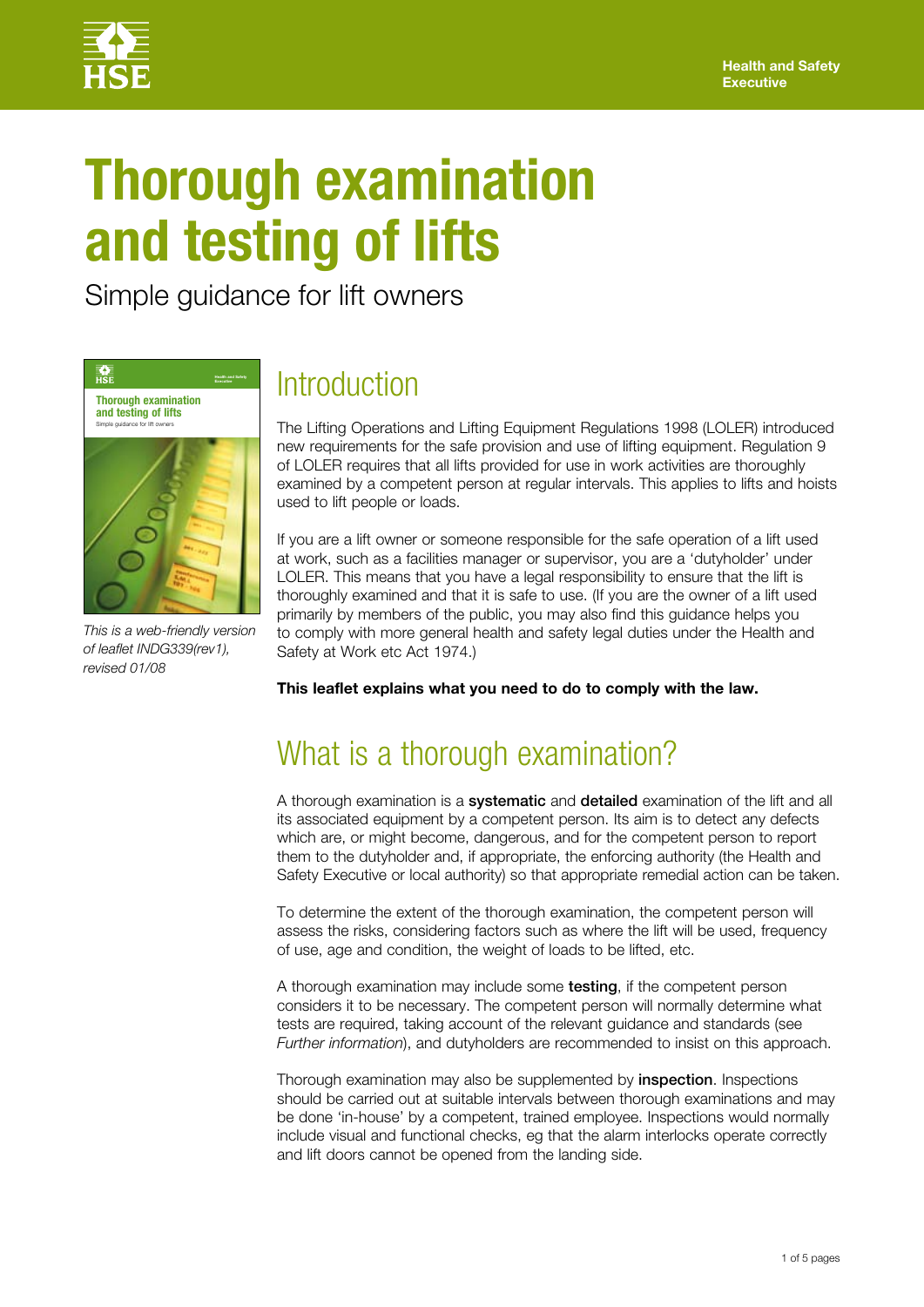Thorough examination should not be confused with preventive maintenance. although they have some elements in common. Preventive maintenance usually involves replacing worn or damaged parts, topping up fluid levels and making routine adjustments to ensure risks are avoided. Thorough examination may act as a check that maintenance is being carried out properly, but is not intended to replace it.

Thorough examination should include the following:

- landing and car doors and their interlocks:
- worm and other gearing:
- main drive system components;
- governors:
- safety gear:
- suspension ropes:
- suspension chains:
- overload detection devices:
- electrical devices (including earthing, earth bonding, safety devices, selection of fuses, etc);
- braking systems (including buffers and overspeed devices); and
- **D** hydraulics.

This list is not exhaustive. More detailed guidance can be found in the Safety Assessment Federation's (SAFed) Lift guidelines (see *Further information*).

### Role of the dutyholder

As the dutyholder you are legally responsible for ensuring that the lift is safe to use and that it is thoroughly examined. These responsibilities include:

- maintaining the lift so that it is safe to use;
- selecting and instructing the competent person;
- ensuring that the lift is examined at **statutory intervals** (every 6 or 12 months) or in accordance with an **examination scheme** drawn up by a competent person;
- keeping the competent person informed of any changes in the lift operating conditions which may affect the risk assessment;
- making relevant documentation available to the competent person, eg manufacturer's instructions and maintenance records;
- acting promptly to remedy any defects;
- ensuring that all documentation complies with the Regulations; and
- record keeping.

#### **Selecting a competent person**

A competent person is someone who has sufficient technical and practical knowledge of the lift to be able to detect any defects and assess how significant they are. It is also important that the competent person is sufficiently independent and **impartial** to allow them to make an objective assessment of the lift. For this reason, it is not advisable for the same person who performs routine maintenance to carry out the thorough examination, as they are then responsible for assessing their own work.

You can use someone from an external company or someone from within Your own organisation to act as the competent person as long as they meet the above criteria. However, few owners or lift operators have the necessary competence in-house. If you intend to use an external person,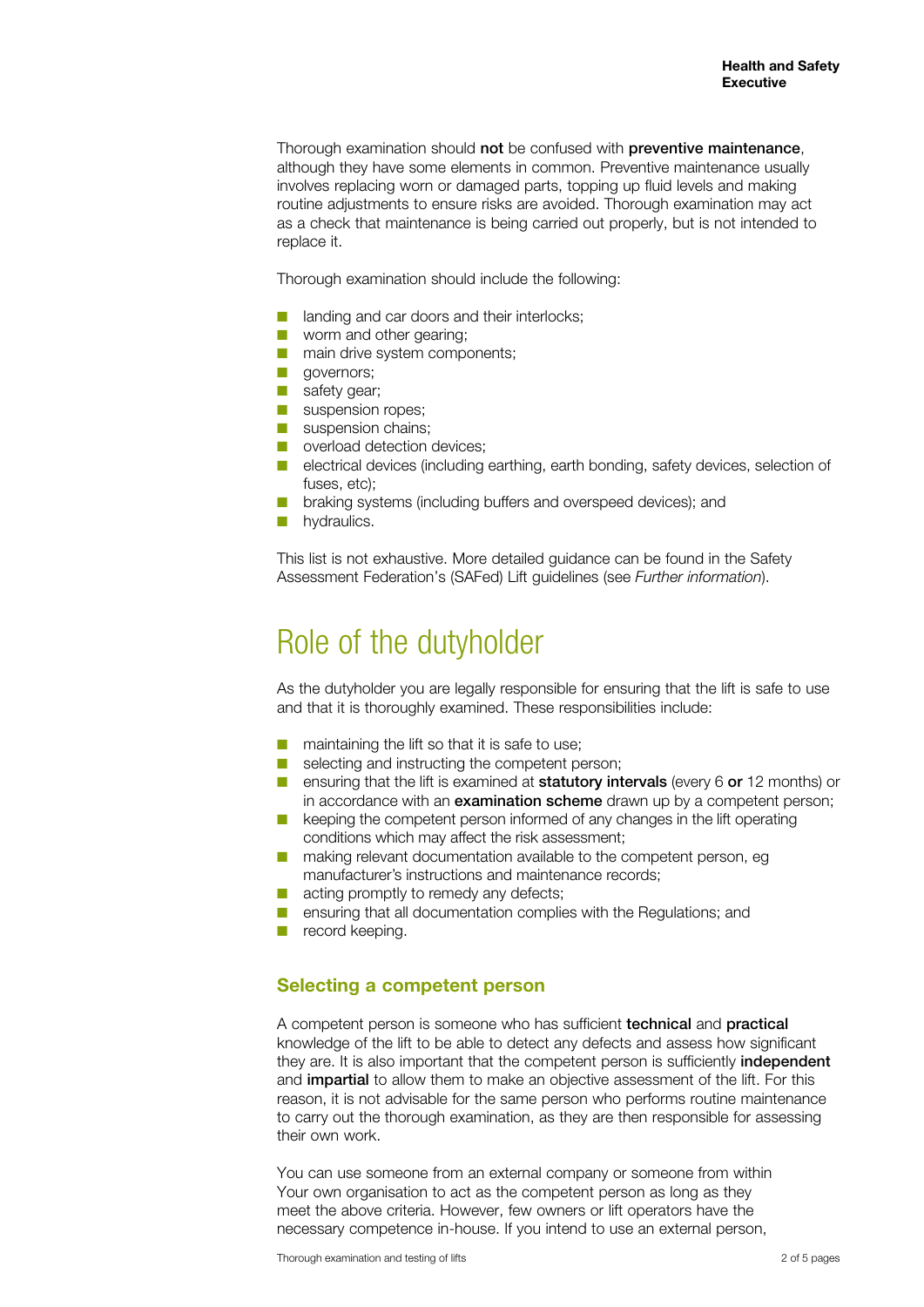you should ensure that they understand what is meant by a 'thorough examination' and what the law requires. Accreditation by the United Kingdom Accreditation Service to the relevant standard (BS EN ISO/IEC 17020:2004) is an indication of the competence of an inspection body. Most insurance companies can recommend accredited inspecting organisations.

## The thorough examination

The law requires that all lifts when in use should be thoroughly examined:

- after substantial and significant changes have been made;
- at least every six months if the lift is used **at any time** to carry people, every 12 months if it **only** carries loads, or in accordance with an examination scheme; and
- following 'exceptional circumstances' such as damage to, or failure of, the lift, long periods out of use or a major change in operating conditions which is likely to affect the integrity of the equipment.

**Note:** When first installed, new lifts do not require any initial thorough examination as long as they have been manufactured and installed in accordance with the Lifts Regulations 1997 and have a current declaration of conformity, ie made not more than 12 months before. A new lift is one where:

- no lift previously existed;
- an existing lift has been completely replaced; or
- only the existing guide rails and their fixings or the fixings alone have been retained.\*

\*Guide to application of the Lifts Directive – 95/16/EC; details available from the Europa website at: http://ec.europa.eu/enterprise/sectors/mechanical/documents/ guidance/lifts/chapter1/index\_en.htm

#### **Examination schemes**

As an alternative to thorough examinations at statutory intervals, the competent person may draw up an 'examination scheme'. The scheme may specify periods which are different from the statutory intervals, but this must be based on a rigorous assessment of the risks. An examination scheme may be particularly appropriate if you have a lift which is used infrequently for light loads.

### **Action following notification of defects**

The competent person is legally required to notify you as soon as possible, following a thorough examination, of any defects which are, or could soon become, dangerous.

If you are notified of a serious and significant defect you should **immediately** take the lift out of service until the fault has been addressed. If you do not take the lift out of operation you will be in breach of the law.

The competent person may also notify you of defects which need to be made good within a certain timescale. In this case, you should take steps to have the defective equipment repaired or replaced within the specified time, and not use the lift after that time unless the defect has been satisfactorily remedied.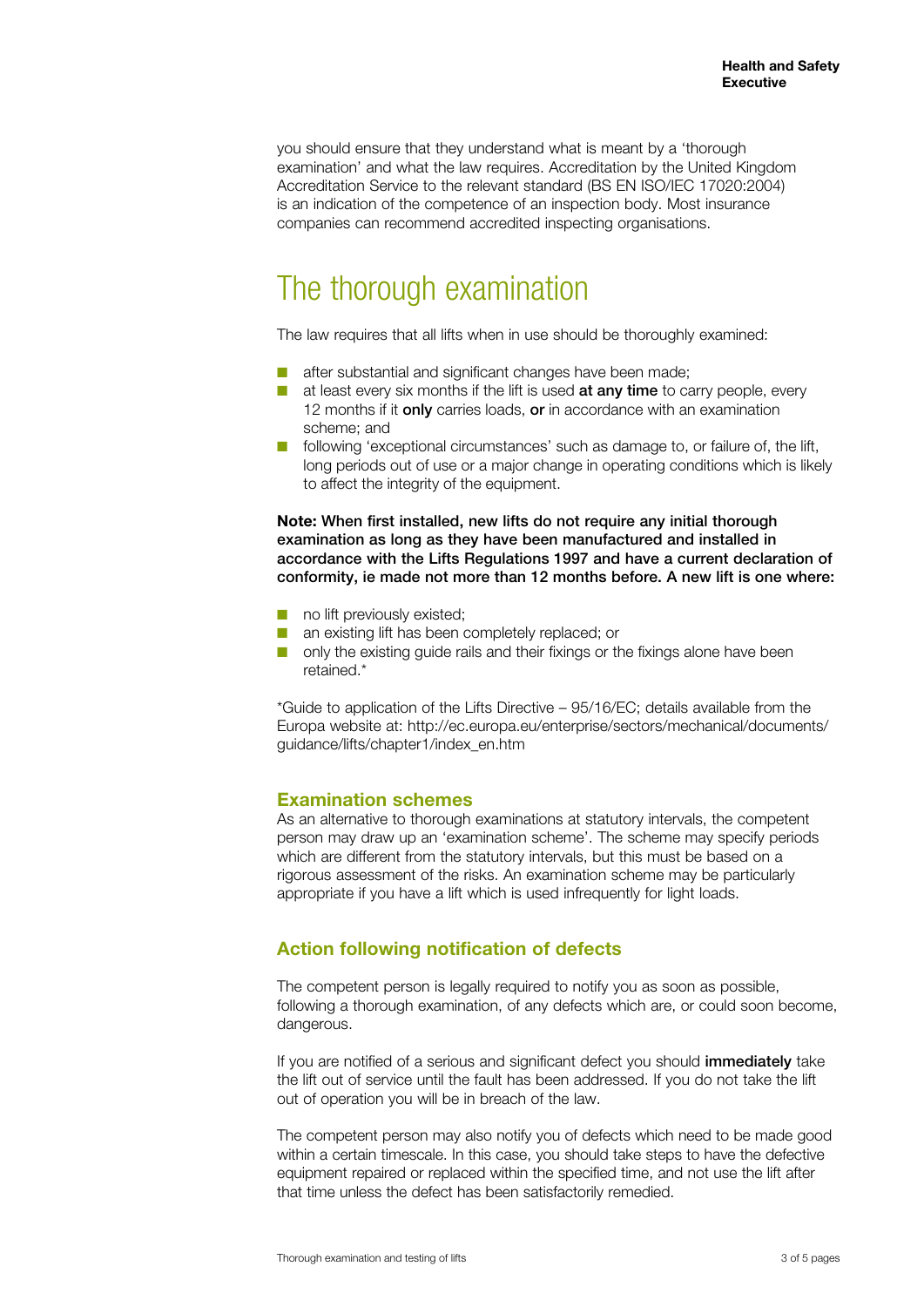### **Documentation**

The competent person is legally required to send you a written and signed report of the thorough examination as soon as practicable. This should normally be within 28 days, but if there is a serious defect which needs to be addressed you should expect to receive the report much sooner.

If the competent person identifies a defect which presents an 'existing or imminent risk of serious personal injury' they are also legally required to send a copy of the report to the enforcing authority. By law, the report must contain certain information, specified in Schedule 1 of LOLER. In summary, it should:

- identify the equipment examined (serial number, make, etc), the employer and the premises;
- give the date of the last thorough examination and specify when the next one should take place;
- specify the safe working load of the lift;
- give the reason for the thorough examination (ie following installation, according to an examination scheme, statutory interval, etc);
- identify any defect which is or may become a danger to people:
- give the details of any repair, renewal or alteration required to remedy the defect and the date by which it should be undertaken;
- give details of any tests carried out;
- give details of the person carrying out the report and the person validating the report on their behalf.

If the report does not contain all the information above, you should not accept it, as this may place you in breach of the law. Try to resolve the matter with the competent person, but if this is unsuccessful you should contact your local enforcing authority for advice.

### **Record keeping**

You are legally required to ensure that reports of thorough examination are kept available for consideration by health and safety inspectors for at least two years or until the next report, whichever is longer. They may be kept electronically as long as you can provide a written report if necessary.

If you have chosen to have your lift examined according to an examination scheme, you must ensure that you can produce a written scheme for inspection if necessary. If you cannot, an inspector will assume that the lift is being examined at statutory intervals.